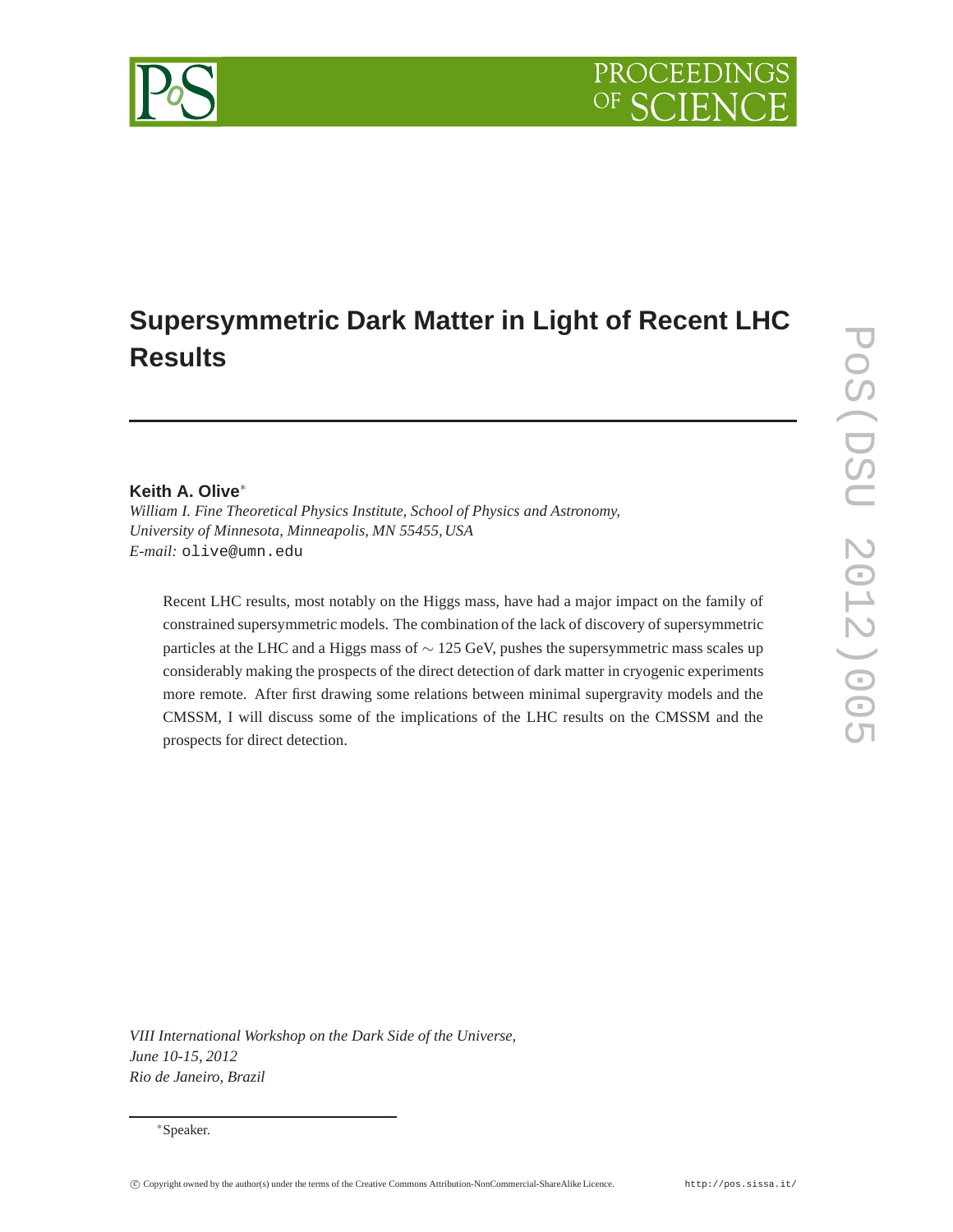## **1. Introduction**

One of the many appealing features attributed to the minimal supersymmetric extension of the standard model (MSSM) is the possibility for a dark matter candidate. If R-parity is preserved, the lightest supersymmetric particle (LSP) is stable and may make up the inferred dark matter in the Universe [1]. However, the MSSM, has over 100 undetermined parameters which makes a completely general analysis unfeasible. Therefore, it is common to make some well-motivated assumptions which relate many of these parameters, most of which are associated with supersymmetry breaking.

For example, in models based on minimal supergravity (that is models with a flat Kähler potential, mSUGRA), the low energy scalar potential can be written as [2, 3, 4]

$$
V = \left| \frac{\partial W}{\partial \phi^i} \right|^2 + \left( A_0 W^{(3)} + B_0 W^{(2)} + h.c. \right) + m_{3/2}^2 \phi^i \phi_i^*,
$$
 (1.1)

where *W* is the superpotential for matter fields,

$$
W = (y_e H_1 L e^c + y_d H_1 Q d^c + y_u H_2 Q u^c) + \mu H_1 H_2,
$$
\n(1.2)

when SU(2) indices have been suppressed. In (1.1),  $W^{(3)}$  is the part of the superpotential cubic in fields, and  $W^{(2)}$  is the part of the superpotential quadratic in fields, and  $m_{3/2}$  is the gravitino mass. Thus, in mSUGRA models, one readily obtains scalar mass universality,  $m_0 = m_{3/2}$  (applicable at some input renormalization scale, *Min* usually associated with the grand unification scale). In addition, in mSUGRA, there is a relation between the tri- and bi-linear supersymmetry breaking terms,  $B_0 = A_0 - m_0$ . With a minimal choice for the gauge kinetic function, gaugino mass universality is also obtained. Furthermore, minimization of the Higgs potential leads to two conditions at the weak scale which can be expressed as

$$
\mu^2 = \frac{m_1^2 - m_2^2 \tan^2 \beta + \frac{1}{2} m_Z^2 (1 - \tan^2 \beta) + \Delta_{\mu}^{(1)}}{\tan^2 \beta - 1 + \Delta_{\mu}^{(2)}},
$$
(1.3)

and

$$
B\mu = (m_1^2 + m_2^2 + 2\mu^2)\sin 2\beta + \Delta_B
$$
 (1.4)

where  $m_{1,2}$  are the Higgs soft masses (evaluated at the weak scale), tan  $\beta$  is the ratio of the two Higgs vacuum expectation values, and  $\Delta_B$  and  $\Delta_{\mu}^{(1,2)}$  are loop corrections [5]. As a result, an mSUGRA model can be defined in terms of just 3 parameters: the gaugino mass,  $m_{1/2}$  along with  $m_0$  and  $A_0$ . In addition, the sign of the  $\mu$  parameter must also be specified.

Often these strict mSUGRA relations are relaxed somewhat producing a slightly more general model known as the constrained MSSM (CMSSM) [6, 7, 8, 9, 10]. In the CMSSM, the relation between  $A_0$  and  $B_0$  is dropped allowing one to keep tan  $\beta$  as a free parameter, and while scalar mass universality is maintained, the relation between  $m_0$  and the gravitino mass is usually dropped.

In what follows, I will briefly draw some relations between SUGRA models and the CMSSM and then concentrate on the impact of recent LHC results on the CMSSM parameter space.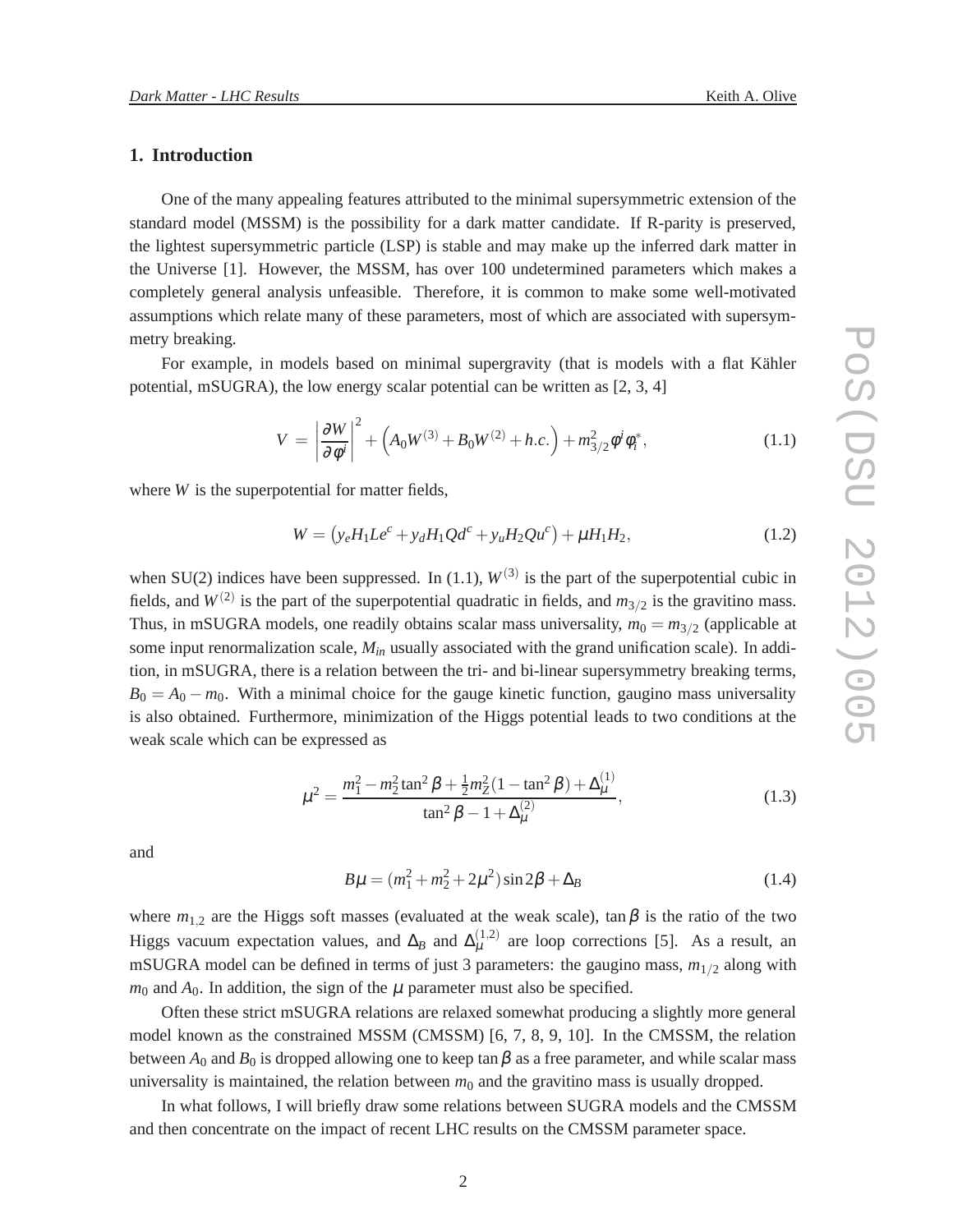

**Figure 1:** *The*  $(m_{1/2}, m_0)$  *planes for* (a)  $\tan \beta = 10$  *and*  $\mu > 0$ , assuming  $A_0 = 0, m_t = 173.1$  *GeV and*  $m_b(m_b)_{SM}^{\overline{MS}} = 4.25$  *GeV. The near-vertical (red) dot-dashed lines are the contours*  $m_h = 119$  *<i>GeV, and the near-vertical (black) dashed line is the contour*  $m_{\gamma^{\pm}} = 104$  *GeV. The medium (dark green) shaded region is excluded by b* → *s*γ*, and the dark (blue) shaded area is the cosmologically preferred region. In the dark (brick red) shaded region, the LSP is the charged*  $\tilde{\tau}_1$ *. The region allowed by the E821 measurement of*  $g_{\mu}$  *– 2 at the 2-*<sup>σ</sup> *level, is shaded (pink) and bounded by solid black lines, with dashed lines indicating the 1-*<sup>σ</sup> *ranges. The curves marked LHC show the 95% CL exclusion region (to the left of the curves) for LHC sparticle searches at 5/fb.* In (b),  $\tan \beta = 55$ . Here, in the upper left corner, the region with no EWSB is *shaded dark pink.*

## **2. The CMSSM vs mSUGRA**

For given values of tan  $\beta$ ,  $A_0$ , and  $sgn(\mu)$ , the regions of the CMSSM parameter space that yield an acceptable relic density and satisfy other phenomenological constraints may be displayed in the (*m*1/<sup>2</sup> ,*m*0) plane [10]. In Fig. 1a, the dark (blue) shaded region corresponds to that portion of the CMSSM plane with tan  $\beta = 10$ ,  $A_0 = 0$ , and  $\mu > 0$  such that the computed relic density yields the WMAP value [11] of

$$
\Omega h^2 = 0.111 \pm 0.006. \tag{2.1}
$$

Above the blue strip, annihilation cross sections are too small to maintain an acceptable relic density and  $\Omega_{\chi}h^2$  is too large. The strip itself is produced by co-annihilation processes between the LSP and the next lightest sparticle (in this case the  $\tilde{\tau}$ ) which enhance the annihilation cross section and reduce the relic density [12]. This occurs when the LSP and NLSP are nearly degenerate in mass. The dark (red) shaded region has  $m_{\tilde{\tau}} < m_{\chi}$  and is excluded. Also shown in the figure are some phenomenological constraints from the lack of detection of charginos [13], as well as constraints from  $b \rightarrow s\gamma$  [14] and  $g_{\mu} - 2$  [15]. Also shown and discussed in more detail below is the limit from LHC supersymmetry searches with 5/fb of data [16]. The locations of these constraints are described in the caption.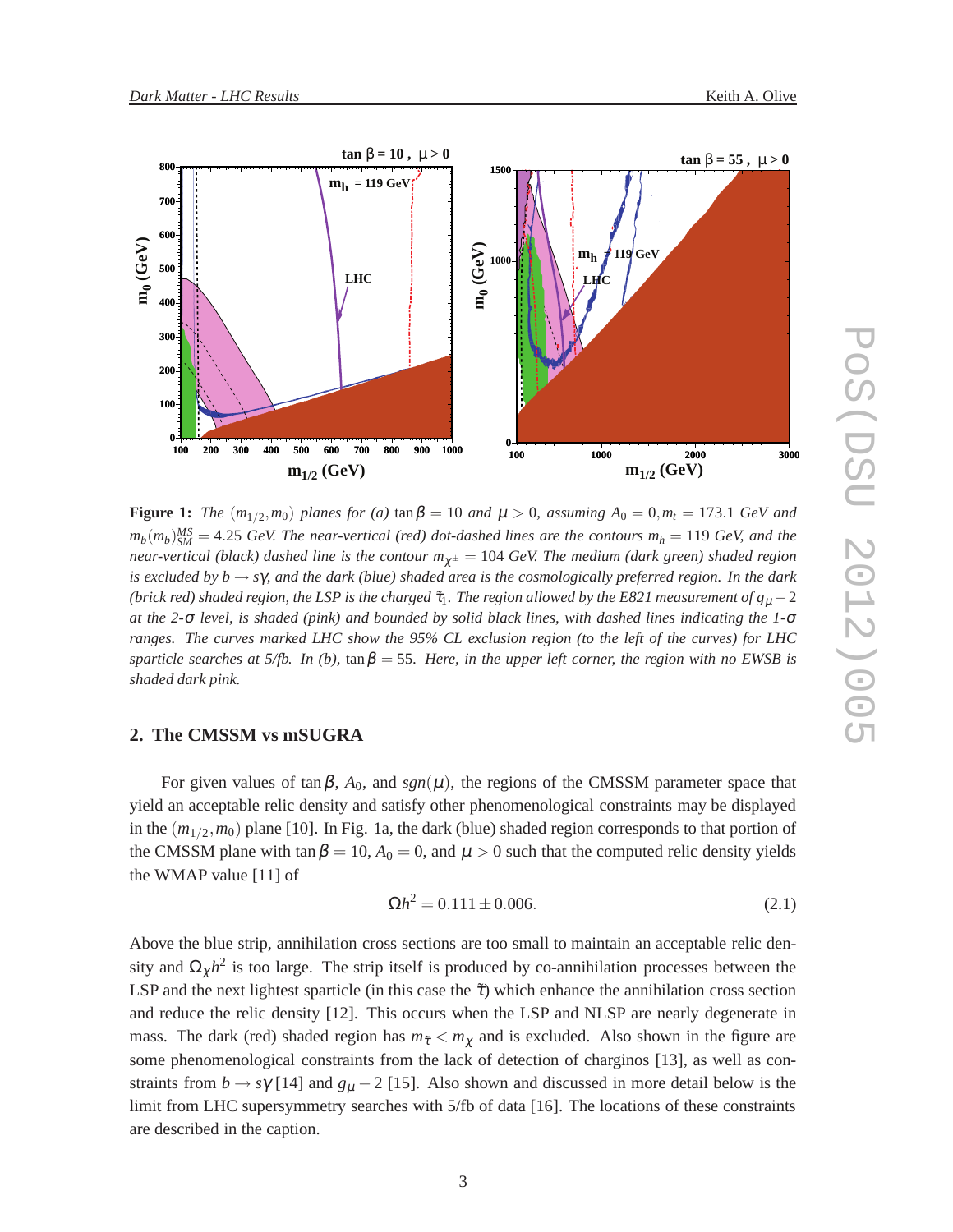

**Figure 2:** As in Fig. 1 for the minimal supergravity model with  $A_0/m_0 = 0$  (left) and  $A_0/m_0 = 2$ (right). The *gravitino is the LSP below the diagonal light blue line and*  $m<sub>\tilde{t}</sub> < m<sub>\gamma</sub>$  *below the brown dotted curve. The contours for* tanβ *are shown as solid gray curves.*

At larger  $m_{1/2}$ ,  $m_0$  and tan  $\beta$ , the relic neutralino density may be reduced by rapid annihilations through direct-channel  $H$ ,  $A$  Higgs bosons, as seen in Fig. 1(b) [6, 8]. Finally, the relic density can again be brought down into the WMAP range at large  $m_0$  in the 'focus-point' region close the boundary where EWSB ceases to be possible and the lightest neutralino  $\chi$  acquires a significant higgsino component [17]. The start of the focus point region is seen in the upper left of Fig. 1b.

In mSUGRA, the  $(m_{1/2}, m_0)$  planes look very different as seen in Fig. 2 [18, 19]. To begin with, once  $A_0/m_0$  is specified, tan  $\beta$  must be computed at for each point in the plane. These are shown by the solid gray curves in increments of 5 as labeled. Also shown is the curve (solid, diagonal, light blue) for which  $m_{3/2} = \min(m_\chi, m_{\tilde{\tau}})$ . Below this curve, the gravitino is the LSP. Another diagonal line (brown dotted) shows the contour for which the lightest neutralino mass  $m<sub>\chi</sub>$  is equal to the mass of the lighter stau,  $m_{\tilde{\tau}_1}$ . For  $A_0/m_0 = 0$ , the latter appears below the gravitino LSP line, and as such,  $\tilde{\tau}_1$  is never the LSP. As a consequence, only the dark blue shaded region at low  $m_{1/2}$  above the light blue line corresponds to neutralino dark matter at the WMAP density. The dark blue shaded region below the light blue line corresponds to the gravitino LSP at the WMAP density assuming that there is no nonthermal contribution to the gravitino density. Here, the gravitino density is determined from the relic annihilations of either the neutralino or stau (if below the dotted line) and  $\Omega_{3/2}h^2 = (m_{3/2}/m_{\chi,\tilde{\tau}_1})\Omega_{\chi,\tilde{\tau}_1}h^2$ . For  $A_0 = 2m_0$ , there is a 'normal' WMAP co-annihilation strip where the LSP is a neutralino. Below the strip there is a wedge where the LSP is a stau (shaded) and below that, the LSP is the gravitino,with a density below that in Eq. (2.1).

An interesting extension of minimal supergravity is one where terms proportional  $W^{(2)}$  are added to the Kähler potential as in the Giudice-Masiero mechanism [20]. For example, consider an additional contribution to *K*,

$$
\Delta K = c_H H_1 H_2 + h.c.,\tag{2.2}
$$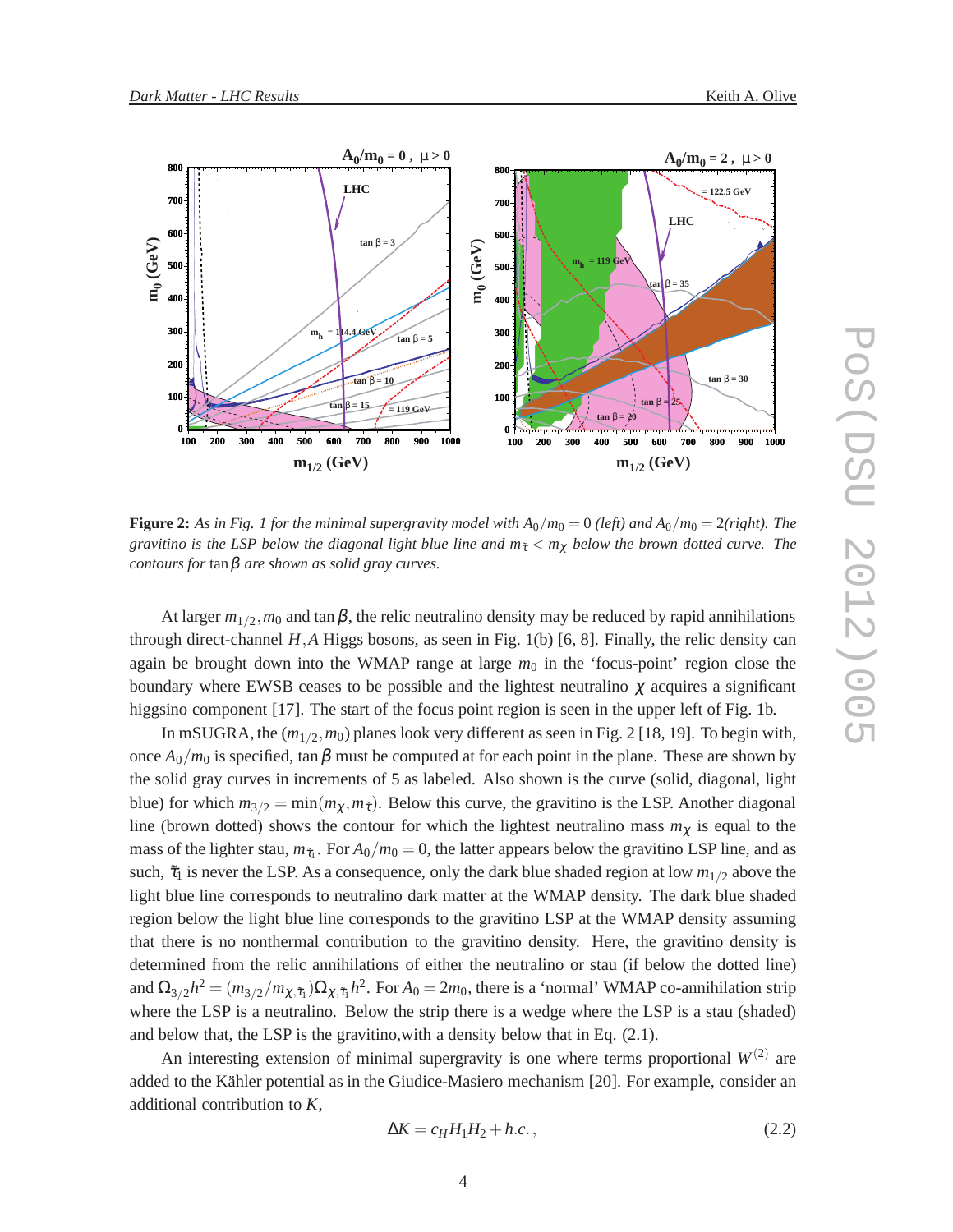

**Figure 3:** The  $(m_{1/2}, m_0)$  planes for CMSSM based on a GM supergravity model with  $A_0 = 0$ ,  $c_H \neq 0$  and *with*  $\tan \beta = 10$  *(left)* and  $\tan \beta = 55$ *(right). The meaning of the curves and shaded regions are the same as in Fig. 1. However, here we show the contours of the required value of c<sup>H</sup> in order to maintain the fixed value of* tanβ *across the plane.*

where *c<sup>H</sup>* is a constant, and *H*1,<sup>2</sup> are the usual MSSM Higgs doublets. The effect of ∆*K* is manifest on the boundary conditions for both  $\mu$  and the  $B$  term at the supersymmetry breaking input scale,  $M_{in}$ . The  $\mu$  term is shifted to

$$
\mu + c_H m_0, \tag{2.3}
$$

but, for our purposes this shift is irrelevant since the input value of  $\mu$  is arbitrary and the low energy value is fixed by the minimization condition (1.3). The boundary condition on  $\mu B$  shifts from  $\mu B_0$ to

$$
\mu B_0 + 2c_H m_0^2. \tag{2.4}
$$

Therefore, it is possible to solve for *B* at the weak scale for an arbitrary tan  $\beta$ , and still satisfy the GUT scale supergravity boundary condition, thus solving for  $c_H$  [19]. Therefore, relaxing the condition between  $A_0$  and  $B_0$  and considering  $\tan \beta$  as an input, as is done in the CMSSM, is equivalent to "switching on" the coefficient  $c_H$  in Eq. (2.2). In other words, for a given value of  $\tan \beta$  and  $A_0$ , at each point  $(m_{1/2}, m_0)$  there may exist a single value of  $c_H$  respecting the mSUGRA boundary condition for  $B_0$ 

$$
B_0 = A_0 - m_0 + 2c_H m_0^2 / \mu_0.
$$
 (2.5)

We display the iso- $c_H$  contours in Fig. 3 for  $A_0 = 0$  and tan  $\beta = 10$  and 55 [19]. As one can see, over much of the plane, the values of  $c_H$  are reasonably small. Also note that unlike the CMSSM, below the light blue diagonal line, the gravitino is the LSP.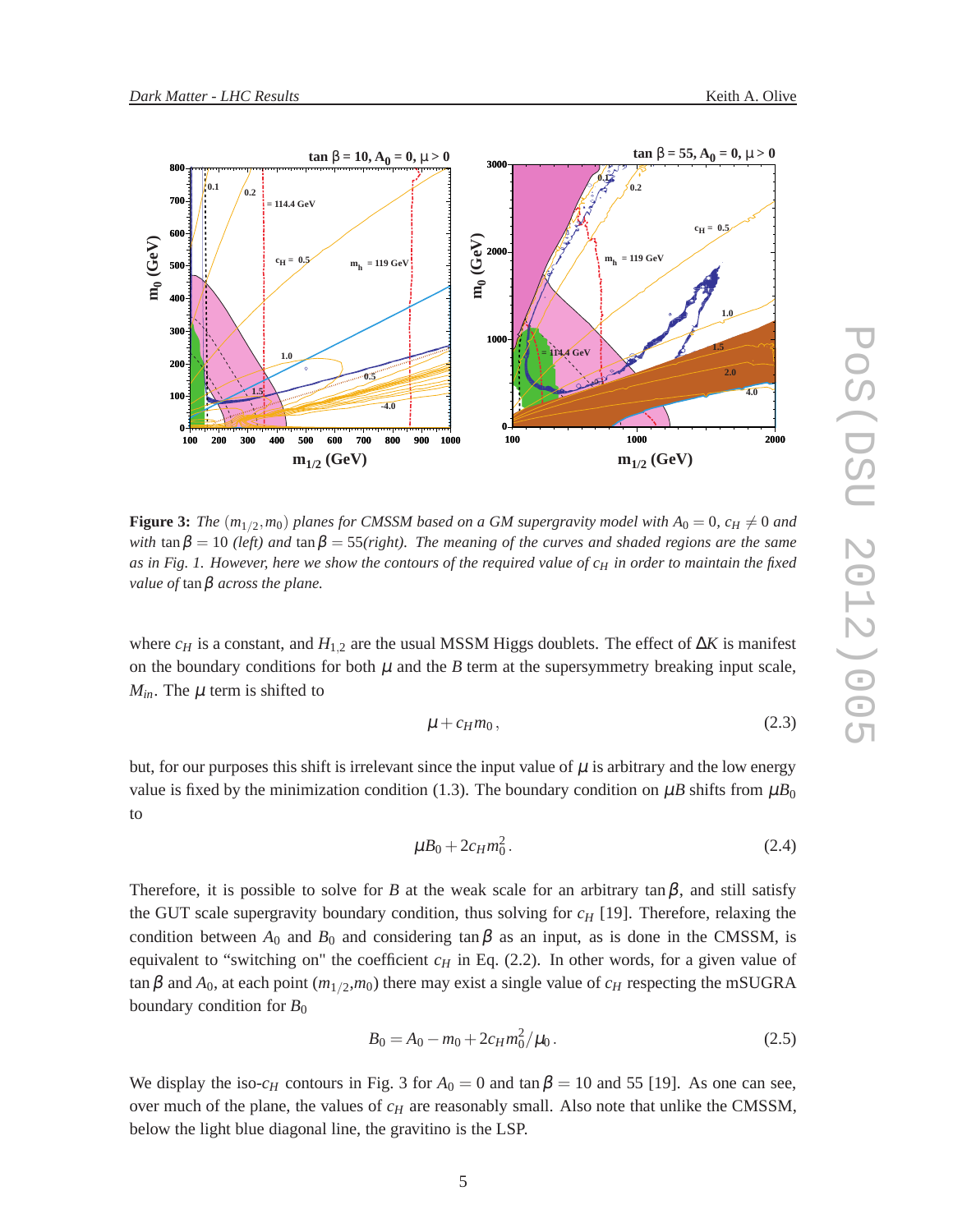

**Figure 4:** *The*  $(m_0, m_{1/2})$  planes in the CMSSM. Left: the best-fit point [28] after incorporation of the *LHC*1/fb *constraints is indicated by a filled green star, and the pre-LHC fit [27] by an open star. The 68 and 95% CL regions are indicated in red and blue, respectively, the solid lines including the LHC*1/fb *data and the dotted lines showing the pre-LHC fits [28]. Right: The results of the 5 fb*−<sup>1</sup> *fits [21] are indicated by solid lines and filled stars, and previous fits based on* ∼ 1*/fb of LHC data are indicated by dashed lines and open stars.*

# **3. Effect of the Results from the LHC**

By the end of 2011, LHC searches for jets and missing  $E_T$  with 5 fb<sup>-1</sup> of data [16], made strong inroads on the parameter space of the CMSSM [21, 22]. This limit is shown by the solid purple curve (labelled LHC) in Figs. 1 and 2 and excludes points to the left of this curve. There have also been analyses of the CMSSM on the implications of a Higgs boson weighing  $\sim$  125 GeV [23, 24, 25, 22]. In [21], the LHC results were incorporated in a Markov-Chain Monte Carlo analyses in the Mastercode (MC) framework [26] which is used to sample the SUSY parameter space, and construct the  $\chi^2$  probability function,  $P(\chi^2, N_{\text{dof}})$ . This provides a quantitative measure for the quality-of-fit such that  $P(\chi^2, N_{\text{dof}})$  can be used to estimate the absolute probability with which the CMSSM describes the experimental data.

Some results from the MC analyses are shown in Fig. 4. In the left panel, a comparison of the pre-LHC predictions of in the  $m_0, m_{1/2}$  parameter plane are shown in comparison with the LHC results at 1/fb [27, 28]. The best-fit point at 1/fb is shown as a filled star and 68 and 95% CL regions are shown as red and blue lines, respectively and correspond to  $\Delta \chi^2 = 2.3$  (red) and 5.99 (blue) relative to the best fit point. The pre-LHC results, taken from [27], are displayed as an open star and dotted lines. The right panel compares the 1/fb results with the additional constraint of a Higgs with a mass of 125 GeV, and the 5/fb [21] results. The main effect of the LHC constraint is to shave off a slice of points at low  $m_{1/2}$  and moderate  $m_0$ .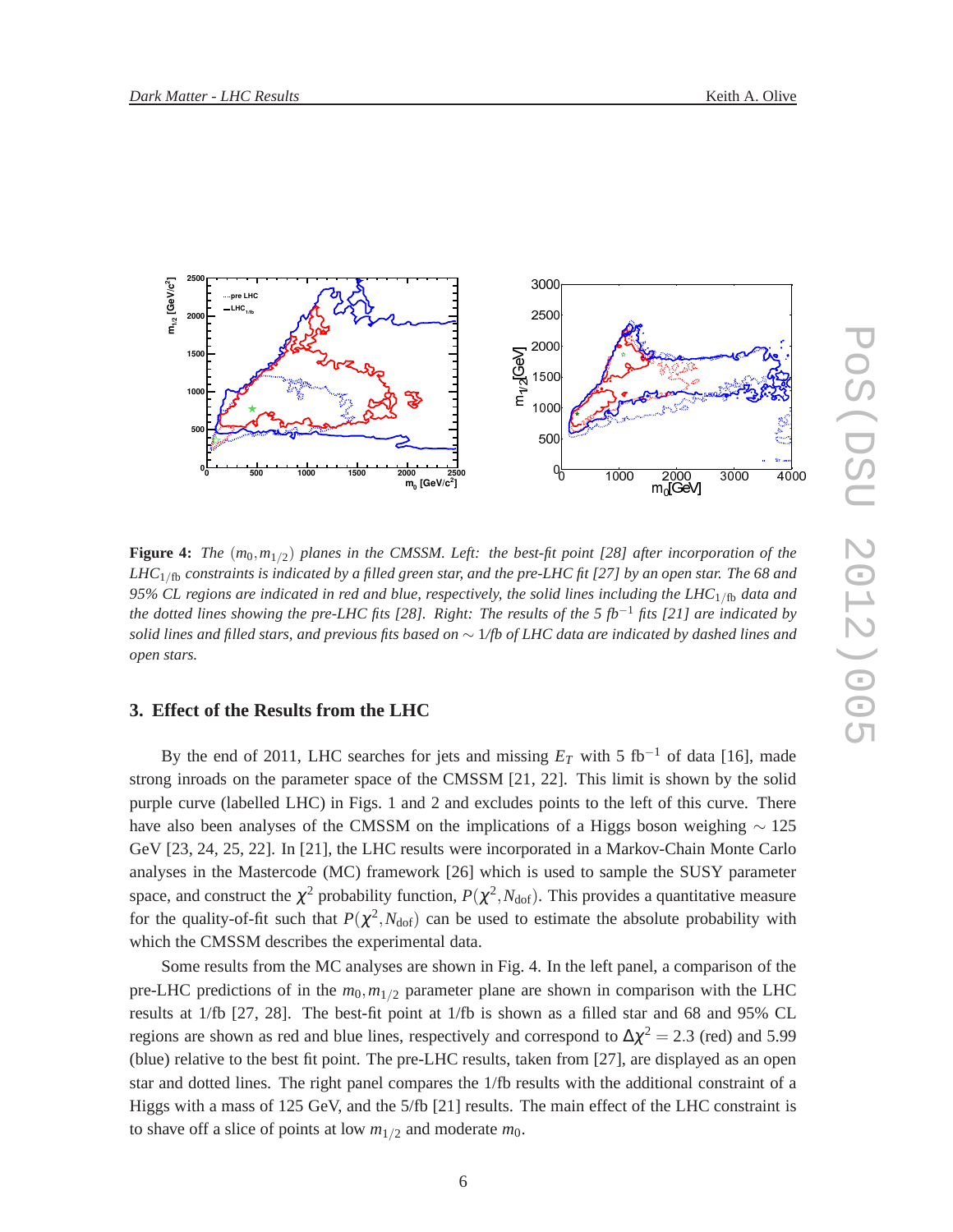

**Figure 5:** *The*  $(m_{\chi_1}, \sigma_p^{ssi})$  *planes in the CMSSM showing the 68% and 95% CL contours (red and blue, respectively) in the CMSSM. Left: the solid lines are for fits including the XENON100 [30] and LHC*<sub>1/fb</sub> *data, whereas the dotted lines include only the pre-LHC data [28]. Right: The results of the 5 fb*−<sup>1</sup> *fits are indicated by solid lines and filled stars, and previous fits based on* ∼ 1*/fb of LHC data are indicated by dashed lines and open stars.*

We see in Fig. 4 that the 95% CL region in the CMSSM extends to *m*<sup>0</sup> ∼ 4000 GeV and *m*<sub>1/2</sub> ~ 2400 GeV. Note that the CMSSM fit features two disconnected 68% CL 'islands', the one at lower  $m_0$  and  $m_{1/2}$  corresponding to the stau coannihilation region, and that at larger  $m_0$  and  $m_{1/2}$ corresponding to the rapid-annihilation funnel region. However, the MC sampling also includes a few intermediate points that also have  $\Delta \chi^2 < 2.30$ , reflecting the relative flatness of the global  $\chi^2$ function along the band between  $(m_0, m_{1/2}) \sim (300, 900)$  GeV and  $\sim (1100, 1900)$  GeV. Typically, these points sit in rapid-annihilation funnels, and it is possible that a more complete sampling might reveal a lower 'isthmus' connecting these islands.

Fig. 5 displays the best-fit points and the 68% and 95% CL contours (red and blue, respectively) in the  $(m_\chi, \sigma_p^{ssi})$  plane in the CMSSM [27, 28, 21]. As in Fig. 4, the pre-LHC results are shown compared with the 1/fb results on the left. In the right panel, the 5/fb results are compared to the 1/fb results including a Higgs mass at 125 GeV. The solid lines on the right correspond to the global fit to the LHC results and include new results on  $B_s \to \mu^+\mu^-$  [29] and new XENON100 data set [30]. We see that the region of the  $(m_\chi, \sigma_p^{ssi})$  favored in the CMSSM is now more restricted, in particular at small  $m<sub>\chi</sub>$ . The main effect of the new XENON100 constraint has been to remove focus points with large  $\sigma_p^{ssi}$  that were previously allowed at the 95% CL.

#### **4. The impact of a 125 GeV Higgs mass on the CMSSM**

In Ref. [31], the CMSSM parameter space was scanned over the ranges  $100 \text{ GeV} < m_{1/2} <$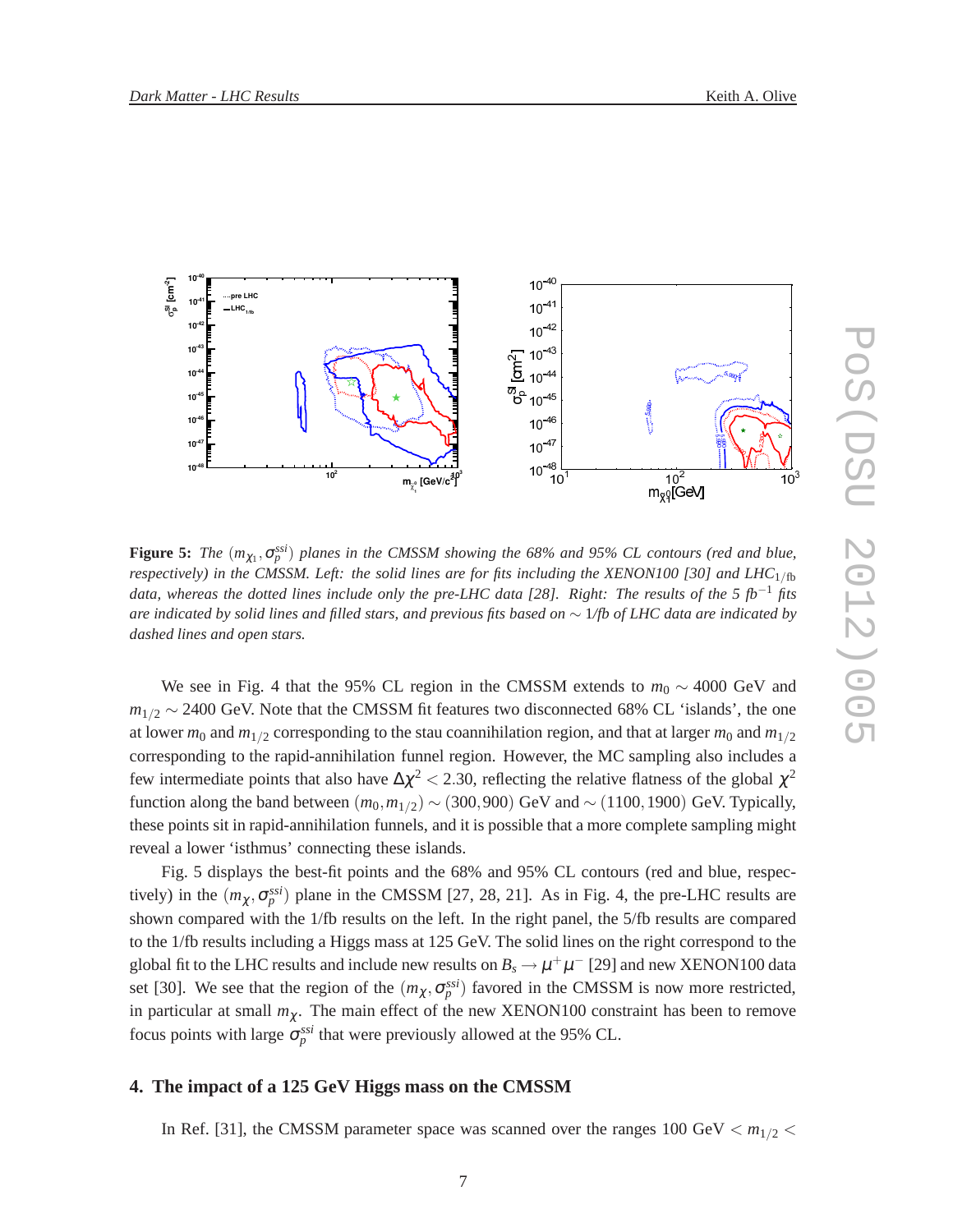

**Figure 6:** *The distribution of the mass of the lightest neutral Higgs boson, mh, in the CMSSM (a) before applying the accelerator cuts and the WMAP relic density constraint, and (b) after applying these constraints. In the latter case, the red (light) histogram shows the points favored by the optional*  $g_{\mu}$  *− 2 <i>constraint.* 

2 TeV,  $m_0 <$  2 TeV,  $|A_0/m_{1/2}| <$  3, 2  $<$  tan  $\beta$   $<$  58 and  $\mu$   $>$  0 resulting in the histogram shown Fig. 6 for *mh*. On the left, the only cut made in the sample is the requirement that the LSP is a neutralino and 260,000 points are included. On the right, accelerator and relic density constraints are applied leaving 3075 points in the sample. The still smaller sample shown in red requires that the  $g<sub>u</sub> - 2$ discrepancy is resolved. Because of the logarithmic dependence of  $m_h$  on  $m_{1/2}$ , even a modest change in the position of the peak would require increasing the upper limit on  $m_{1/2}$  substantially. While it is encouraging that the range found in [31] includes the value *m<sup>h</sup>* ∼ 125 GeV, it is equally clear that this value is far from the mode of the histogram. Therefore, to accommodate a Higgs mass of 125 GeV, higher supersymmetry breaking masses will required.

From the results seen in Fig. 1, it is clear that higher masses alone will not be sufficient for increasing the Higgs mass to 125 GeV. A further increase in  $m_h$  is possible when  $A_0 > 0$ . In the left panel of Fig. 7, the  $m_{1/2}$ ,  $m_0$  plane is shown for tan  $\beta = 40$  and  $A_0 = 2.5m_0$ . In addition to the region in the lower right due to a stau LSP, there is a similarly shaded region in the upper left due to a stop LSP. Along the boundary of this region, there is a WMAP strip caused by neutralino-stop co-annihilations [32]. However it sits in a region excluded by  $b \rightarrow s\gamma$  (shaded green). For these values of  $\tan \beta$  and  $A_0$ , the stau coannihilation region extends to larger Higgs masses, including 125 GeV.

The consequences for direct detection are rather dramatic. As we saw in Fig. 5, the predicted elastic scattering cross section is significantly below the current XENON100 limits [30]. This is seen again in the right panel of Fig. 7, which shows the spin independent elastic cross section along the WMAP coannihilation strip for tan  $\beta = 40$  and  $A_0 = 0$  and 2.5 $m_0$ .

#### **5. Summary**

The discovery of the Higgs Boson has had an immediate impact on our understanding of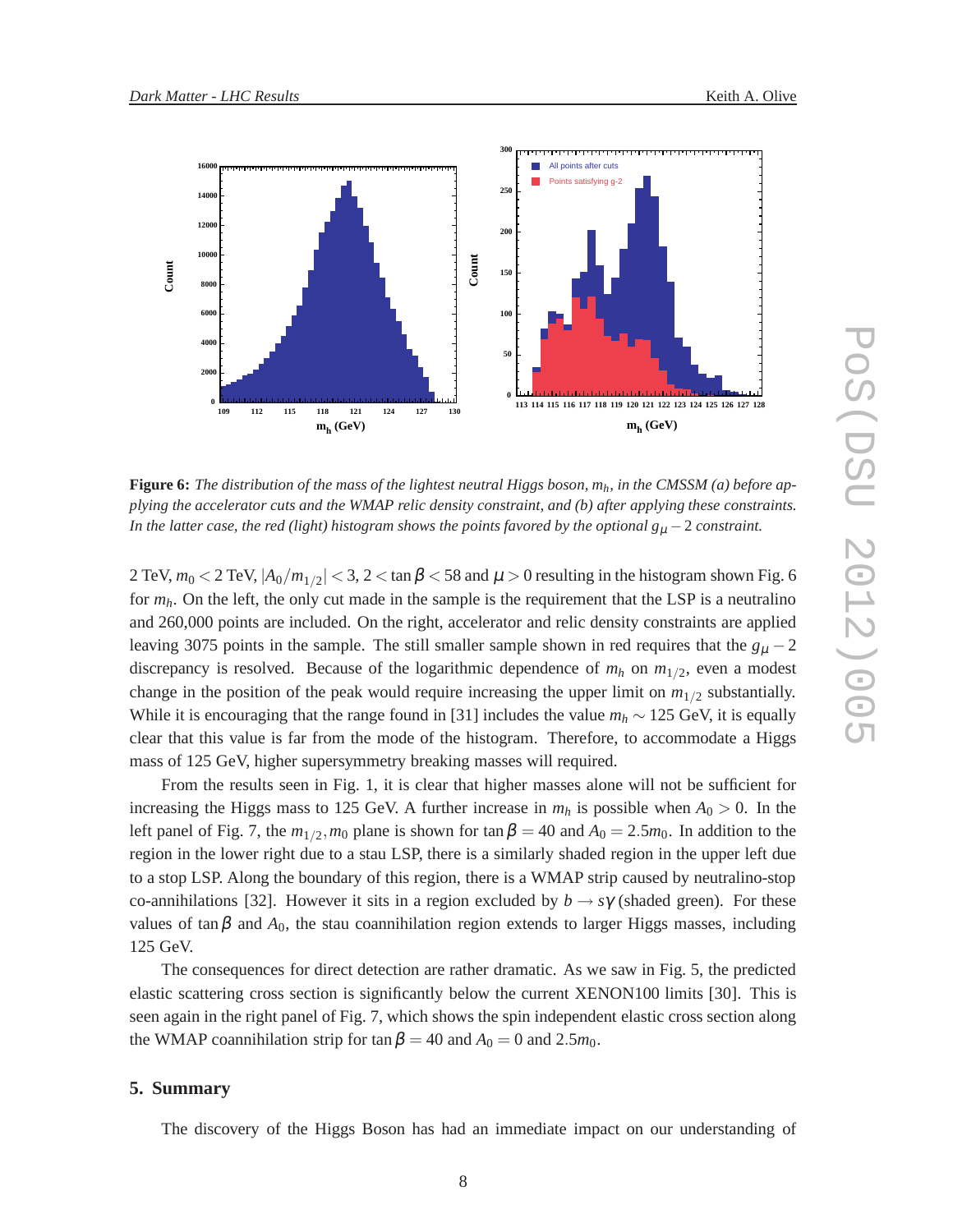

**Figure 7:** *Left:* As in Fig. 1 for tan  $\beta = 40$  and  $A_0 = 2.5m_0$ . Right: The spin independent elastic cross section *as a function of the neutralino mass along the stau coannihilation strip as compared to the XENON100 exclusion [30]. The portions of these strips allowed by the LHC missing-energy searches [16] are indicated by (purple) square brackets:*  $\left[$  *and the portions favored by*  $g_{\mu} - 2$  *are indicated by (pink) parentheses:*  $\right)$ *. The lower bounds on m*<sub>1/2</sub> *along these strips due to b*  $\rightarrow$  *s* $\gamma$  *are indicated by green brackets* {*.* 

supersymmetric dark matter. Despite the fact that a 125 GeV mass for the Higgs boson fits the predictions of simple supersymmetric models, there is no question that a Higgs mass of 125 GeV presents a challenge for CMSSM-like models. Not only are supersymmetric particle mass scales pushed up (consistent with the lack of discovery of supersymmetry at the LHC) but large values of the trilinear coupling are preferred. The probability that the  $g_{\mu} - 2$  discrepancy is resolved by supersymmetry is also greatly diminished as is the improvement by supersymmetry to the global fit of electroweak observables over the Standard Model [21]. Finally, predictions for the elastic scattering cross sections for the direct detection of dark matter are pushed well below current experimental limits.

#### **References**

- [1] H. Goldberg, Phys. Rev. Lett. **50** (1983) 1419; J. Ellis, J. Hagelin, D. Nanopoulos, K. Olive and M. Srednicki, Nucl. Phys. B **238** (1984) 453.
- [2] E. Cremmer, B. Julia, J. Scherk, P. van Nieuwenhuizen, S. Ferrara and L. Girardello, Phys. Lett. B **79**, 231 (1978); E. Cremmer, B. Julia, J. Scherk, S. Ferrara, L. Girardello and P. van Nieuwenhuizen, Nucl. Phys. B **147**, 105 (1979); For reviews, see: H. P. Nilles, Phys. Rep. **110** (1984) 1; A. Brignole, L. E. Ibanez and C. Munoz, arXiv:hep-ph/9707209, published in *Perspectives on supersymmetry*, ed. G. L. Kane, pp. 125-148.
- [3] A. H. Chamseddine, R. L. Arnowitt and P. Nath, Phys. Rev. Lett. **49**, 970 (1982); R. L. Arnowitt, A. H. Chamseddine and P. Nath, Phys. Rev. Lett. **50**, 232 (1983); R. Arnowitt, A. H. Chamseddine and P. Nath, arXiv:1206.3175 [physics.hist-ph].
- [4] R. Barbieri, S. Ferrara and C. A. Savoy, Phys. Lett. B **119**, 343 (1982).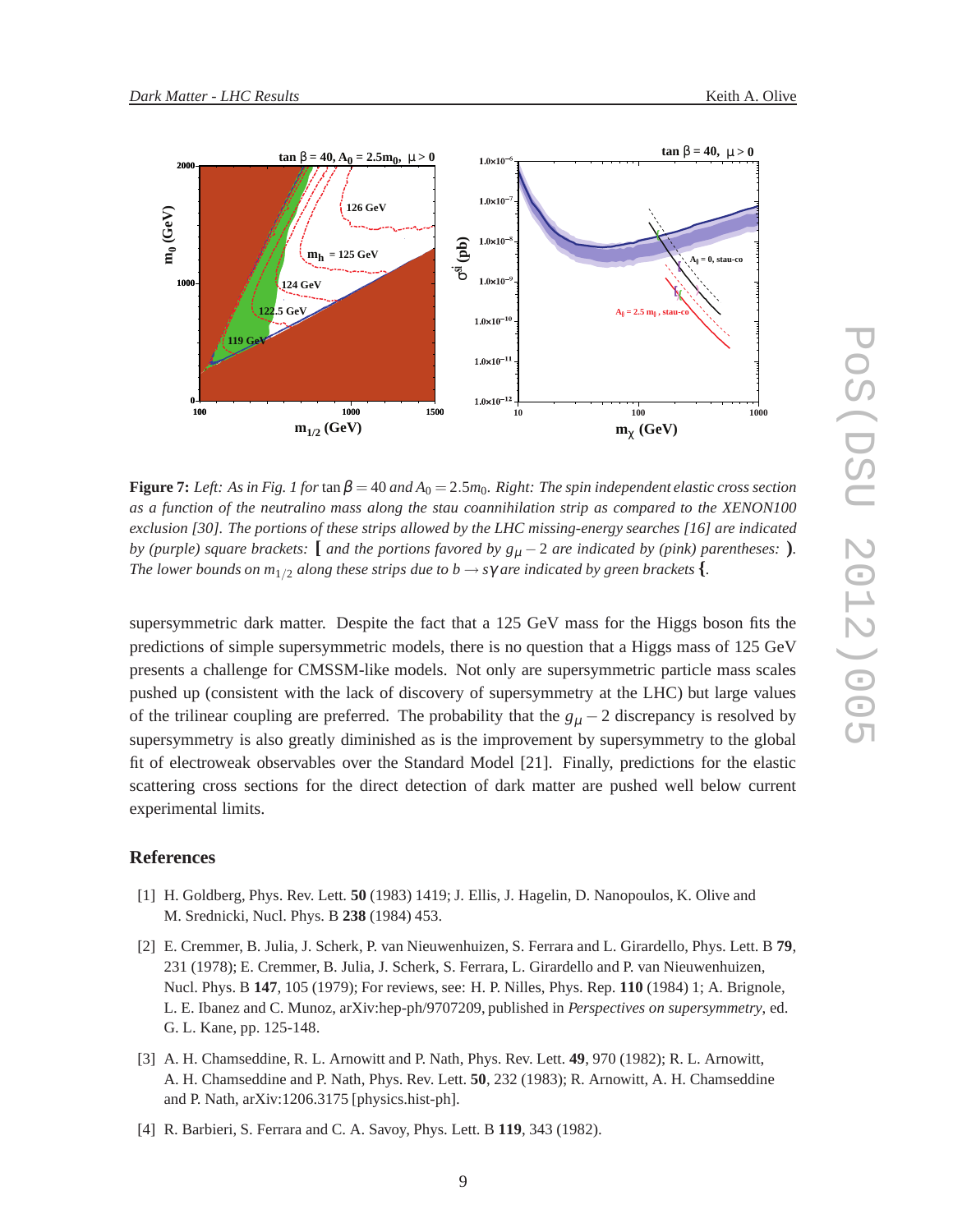- 
- [5] V. D. Barger, M. S. Berger and P. Ohmann, Phys. Rev. D **49** (1994) 4908 [arXiv:hep-ph/9311269]; W. de Boer, R. Ehret and D. I. Kazakov, Z. Phys. C **67** (1995) 647 [arXiv:hep-ph/9405342]; M. Carena, J. R. Ellis, A. Pilaftsis and C. E. Wagner, Nucl. Phys. B **625** (2002) 345 [arXiv:hep-ph/0111245].
- [6] M. Drees and M. M. Nojiri, Phys. Rev. D **47** (1993) 376 [arXiv:hep-ph/9207234]; H. Baer and M. Brhlik, Phys. Rev. D **53** (1996) 597 [arXiv:hep-ph/9508321]; Phys. Rev. D **57** (1998) 567 [arXiv:hep-ph/9706509]; H. Baer, M. Brhlik, M. A. Diaz, J. Ferrandis, P. Mercadante, P. Quintana and X. Tata, Phys. Rev. D **63** (2001) 015007 [arXiv:hep-ph/0005027].
- [7] G. L. Kane, C. F. Kolda, L. Roszkowski and J. D. Wells, Phys. Rev. D **49** (1994) 6173 [arXiv:hep-ph/9312272]; J. R. Ellis, T. Falk, K. A. Olive and M. Schmitt, Phys. Lett. B **388** (1996) 97 [arXiv:hep-ph/9607292]; Phys. Lett. B **413** (1997) 355 [arXiv:hep-ph/9705444]; J. R. Ellis, T. Falk, G. Ganis, K. A. Olive and M. Schmitt, Phys. Rev. D **58** (1998) 095002 [arXiv:hep-ph/9801445]; V. D. Barger and C. Kao, Phys. Rev. D **57** (1998) 3131 [arXiv:hep-ph/9704403]; J. R. Ellis, T. Falk, G. Ganis and K. A. Olive, Phys. Rev. D **62** (2000) 075010 [arXiv:hep-ph/0004169].
- [8] J. R. Ellis, T. Falk, G. Ganis, K. A. Olive and M. Srednicki, Phys. Lett. B **510** (2001) 236 [arXiv:hep-ph/0102098].
- [9] V. D. Barger and C. Kao, Phys. Lett. B **518** (2001) 117 [arXiv:hep-ph/0106189]; L. Roszkowski, R. Ruiz de Austri and T. Nihei, JHEP **0108** (2001) 024 [arXiv:hep-ph/0106334]; A. Djouadi, M. Drees and J. L. Kneur, JHEP **0108** (2001) 055 [arXiv:hep-ph/0107316]; U. Chattopadhyay, A. Corsetti and P. Nath, Phys. Rev. D **66** (2002) 035003 [arXiv:hep-ph/0201001]; J. R. Ellis, K. A. Olive and Y. Santoso, New Jour. Phys. **4** (2002) 32 [arXiv:hep-ph/0202110]; H. Baer, C. Balazs, A. Belyaev, J. K. Mizukoshi, X. Tata and Y. Wang, JHEP **0207** (2002) 050 [arXiv:hep-ph/0205325]; R. Arnowitt and B. Dutta, arXiv:hep-ph/0211417.
- [10] J. R. Ellis, K. A. Olive, Y. Santoso and V. C. Spanos, Phys. Lett. B **565** (2003) 176 [arXiv:hep-ph/0303043]; H. Baer and C. Balazs, JCAP **0305**, 006 (2003) [arXiv:hep-ph/0303114]; A. B. Lahanas and D. V. Nanopoulos, Phys. Lett. B **568**, 55 (2003) [arXiv:hep-ph/0303130]; U. Chattopadhyay, A. Corsetti and P. Nath, Phys. Rev. D **68**, 035005 (2003) [arXiv:hep-ph/0303201]; C. Munoz, Int. J. Mod. Phys. A **19**, 3093 (2004) [arXiv:hep-ph/0309346]; R. Arnowitt, B. Dutta and B. Hu, arXiv:hep-ph/0310103. J. Ellis and K. A. Olive, In \*Bertone, G. (ed.): Particle dark matter\* 142-163 [arXiv:1001.3651 [astro-ph.CO]].
- [11] E. Komatsu *et al.* [WMAP Collaboration], Astrophys. J. Suppl. **192** (2011) 18 [arXiv:1001.4538 [astro-ph.CO]].
- [12] J. Ellis, T. Falk, and K.A. Olive, Phys. Lett. **B444** (1998) 367 [arXiv:hep-ph/9810360]; J. Ellis, T. Falk, K.A. Olive, and M. Srednicki, *Astr. Part. Phys.* **13** (2000) 181 [Erratum-ibid. **15** (2001) 413] [arXiv:hep-ph/9905481].
- [13] Joint LEP 2 Supersymmetry Working Group, *Combined LEP Chargino Results, up to 208 GeV*, http://lepsusy.web.cern.ch/lepsusy/www/inos\_ moriond01/charginos\_pub.html.
- [14] S. Chen *et al.* [CLEO Collaboration], Phys. Rev. Lett. **87** (2001) 251807 [arXiv:hep-ex/0108032]; P. Koppenburg *et al.* [Belle Collaboration], Phys. Rev. Lett. **93** (2004) 061803 [arXiv:hep-ex/0403004]. B. Aubert *et al.* [BaBar Collaboration], arXiv:hep-ex/0207076; E. Barberio *et al.* [Heavy Flavor Averaging Group (HFAG)], arXiv:hep-ex/0603003.
- [15] [The Muon g-2 Collaboration], *Phys. Rev. Lett.* **92** (2004) 161802, hep-ex/0401008; G. Bennett et al. [The Muon g-2 Collaboration], *Phys. Rev.* **D 73** (2006) 072003 [arXiv:hep-ex/0602035].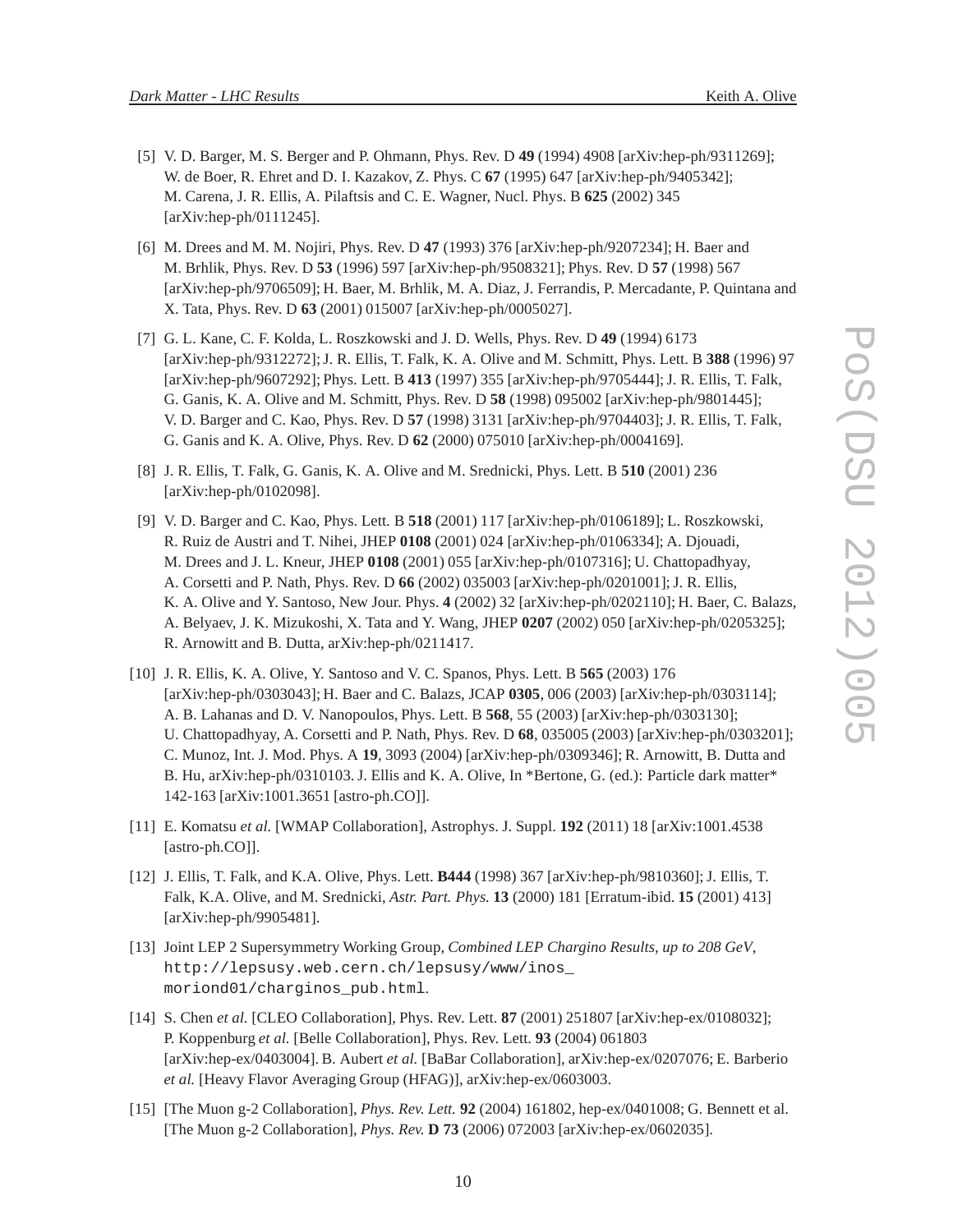[16] ATLAS Collaboration,

https://cdsweb.cern.ch/record/1432199/ files/ATLAS-CONF-2012-033.pdf; S. Chatrchyan *et al.* [CMS Collaboration], JHEP **1210**, 018 (2012) [arXiv:1207.1798 [hep-ex]]; arXiv:1207.1898 [hep-ex].

- [17] J. L. Feng, K. T. Matchev and T. Moroi, *Phys. Rev. D* **61** (2000) 075005 [arXiv:hep-ph/9909334].
- [18] J. R. Ellis, K. A. Olive, Y. Santoso and V. C. Spanos, Phys. Lett. B **573** (2003) 162 [arXiv:hep-ph/0305212], and Phys. Rev. D **70** (2004) 055005 [arXiv:hep-ph/0405110].
- [19] E. Dudas, Y. Mambrini, A. Mustafayev and K. A. Olive, Eur. Phys. J. C **72**, 2138 (2012) [arXiv:1205.5988 [hep-ph]].
- [20] G. F. Giudice and A. Masiero, Phys. Lett. B **206**, 480 (1988).
- [21] O. Buchmueller, R. Cavanaugh, M. Citron, A. De Roeck, M. J. Dolan, J. R. Ellis, H. Flacher and S. Heinemeyer *et al.*, arXiv:1207.7315 [hep-ph].
- [22] C. Strege, G. Bertone, D. G. Cerdeno, M. Fornasa, R. R. de Austri and R. Trotta, JCAP **1203** (2012) 030 [arXiv:1112.4192 [hep-ph]]; P. Bechtle, T. Bringmann, K. Desch, H. Dreiner, M. Hamer, C. Hensel, M. Kramer and N. Nguyen *et al.*, JHEP **1206**, 098 (2012) [arXiv:1204.4199 [hep-ph]]; A. Fowlie, M. Kazana, K. Kowalska, S. Munir, L. Roszkowski, E. M. Sessolo, S. Trojanowski and Y. -L. S. Tsai, arXiv:1206.0264 [hep-ph]; T. Li, J. A. Maxin, D. V. Nanopoulos and J. W. Walker, arXiv:1206.2633 [hep-ph] and references therein.
- [23] O. Buchmueller, *et al.*, Eur. Phys. J. C **72** (2012) 2020 [arXiv:1112.3564 [hep-ph]].
- [24] H. Baer, V. Barger and A. Mustafayev, Phys. Rev. D **85**, 075010 (2012) [arXiv:1112.3017 [hep-ph]]; J. L. Feng, K. T. Matchev and D. Sanford, Phys. Rev. D **85**, 075007 (2012) [arXiv:1112.3021 [hep-ph]]; T. Li, J. A. Maxin, D. V. Nanopoulos and J. W. Walker, Phys. Lett. B **710** (2012) 207 [arXiv:1112.3024 [hep-ph]]; S. Heinemeyer, O. Stal and G. Weiglein, Phys. Lett. B **710**, 201 (2012) [arXiv:1112.3026 [hep-ph]]; A. Arbey, M. Battaglia, A. Djouadi, F. Mahmoudi and J. Quevillon, Phys. Lett. B **708** (2012) 162 [arXiv:1112.3028 [hep-ph]]; P. Draper, P. Meade, M. Reece and D. Shih, Phys. Rev. D **85**, 095007 (2012) [arXiv:1112.3068 [hep-ph]]; S. Akula, B. Altunkaynak, D. Feldman, P. Nath and G. Peim, Phys. Rev. D **85** (2012) 075001 [arXiv:1112.3645 [hep-ph]]; M. Kadastik, K. Kannike, A. Racioppi and M. Raidal, JHEP **1205** (2012) 061 [arXiv:1112.3647 [hep-ph]]; J. Cao, Z. Heng, D. Li and J. M. Yang, Phys. Lett. B **710** (2012) 665 [arXiv:1112.4391 [hep-ph]]; L. Aparicio, D. G. Cerdeno and L. E. Ibanez, JHEP **1204**, 126 (2012) [arXiv:1202.0822 [hep-ph]]; H. Baer, V. Barger and A. Mustafayev, JHEP **1205** (2012) 091 [arXiv:1202.4038 [hep-ph]]; C. Balazs, A. Buckley, D. Carter, B. Farmer and M. White, arXiv:1205.1568 [hep-ph]; D. Ghosh, M. Guchait, S. Raychaudhuri and D. Sengupta, Phys. Rev. D **86**, 055007 (2012) [arXiv:1205.2283 [hep-ph]].
- [25] J. Ellis and K. A. Olive, Eur. Phys. J. C **72**, 2005 (2012) [arXiv:1202.3262 [hep-ph]].
- [26] For more information and updates, please see http://cern.ch/mastercode/.
- [27] O. Buchmueller *et al.*, Eur. Phys. J. C **71** (2011) 1583 [arXiv:1011.6118 [hep-ph]]; O. Buchmueller *et al.*, Eur. Phys. J. C **71** (2011) 1634 [arXiv:1102.4585 [hep-ph]].
- [28] O. Buchmueller, R. Cavanaugh, A. De Roeck, M. J. Dolan, J. R. Ellis, H. Flacher, S. Heinemeyer and G. Isidori *et al.*, Eur. Phys. J. C **72**, 1878 (2012) [arXiv:1110.3568 [hep-ph]].
- [29] G. Aad *et al.* [ATLAS Collaboration], Phys. Lett. B **713**, 387 (2012) [arXiv:1204.0735 [hep-ex]]; T. Aaltonen *et al.* [CDF Collaboration], Phys. Rev. Lett. **107**, 239903 (2011) [Phys. Rev. Lett. **107**, 191801 (2011)] [arXiv:1107.2304 [hep-ex]]; updated results presented at Aspen in Feb. 2012 by M. Rescigno, https://indico.cern.ch/getFile.py/